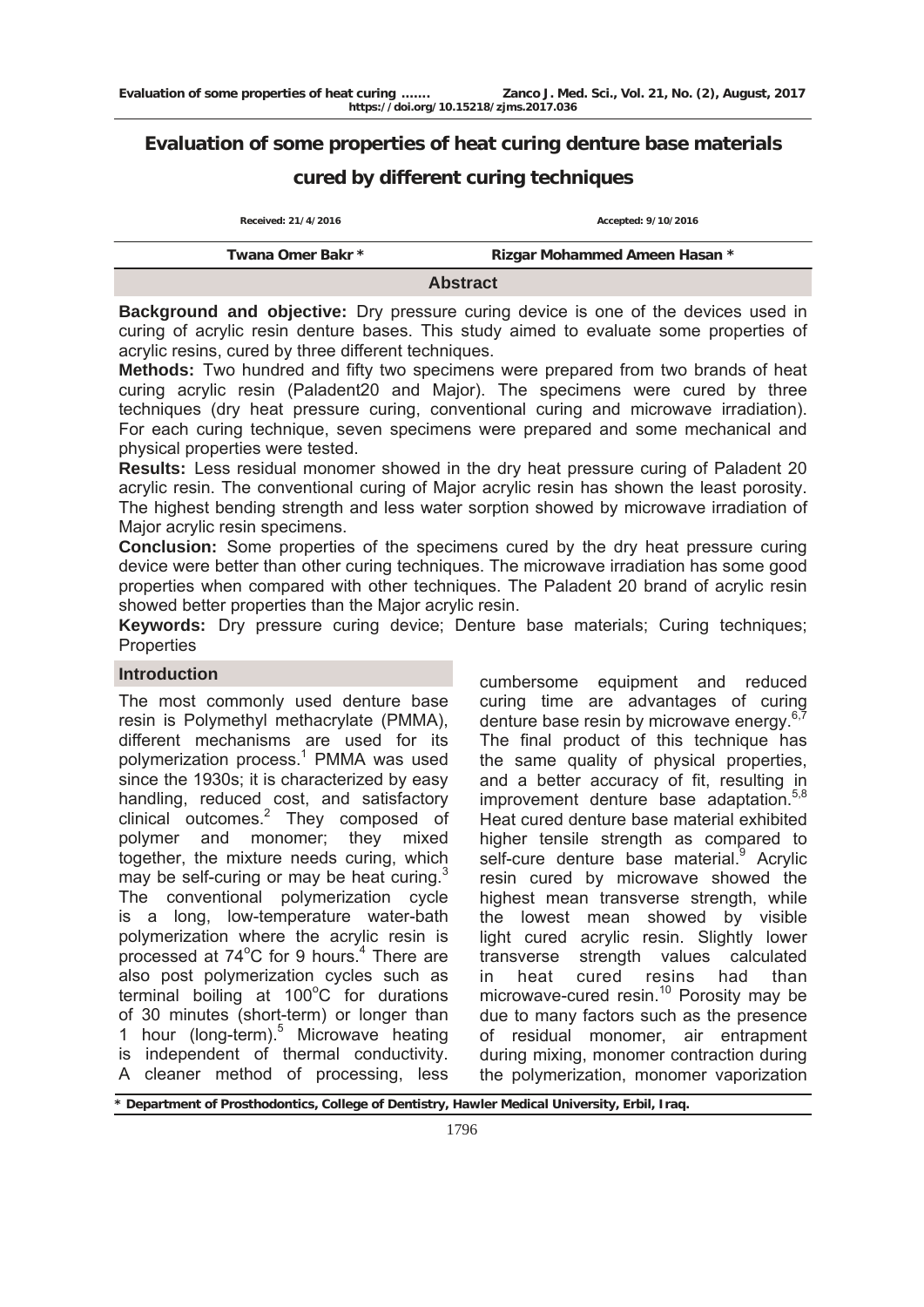associated with exothermic reaction<sup>5</sup>. It have been concluded that the mean percent porosity was related to the specimens' weights and the absolute density of acrylic resin.<sup>11</sup> The amount of water sorption on the surface and into the body of the material represents sorption of a material. The presence of deeper porosity and surface flaws may be the cause of water sorption in acrylic resin.<sup>12</sup> Incomplete conversion of monomers into the polymer is known as residual monomer, which causes inflammation, irritation, and an allergic response of the oral mucosa.<sup>15</sup> The mechanical properties level of residual monomer are closely related to the polymerization conditions.<sup>16</sup> When terminal boils was used in polymerization cycles the levels of residual monomer were markedly decreased.17 Nowadays, many types of equipment developed for simplifying the curing procedure and to produce better properties for the cured acrylic resin. One of these new types of equipment is dry heat pressure curing unit. This study aimed to select the most suitable curing cycle of a new curing technique (dry heat pressure curing device) for heat curing acrylic denture base resin and evaluate the effect of dry heat pressure curing on the properties of ( transverse strength, porosity test, water sorption, water solubility and residual monomer release) of cured denture base material in comparison to the conventional and microwave irradiation curing techniques of two brands (Paladent 20 and major) heat cured acrylic resin.

from two brands of Heat curing acrylic resin: the first 126 specimens made from the brand (Paladent®20) (HerausKulzer GMBH) while the other 126 specimens made from the brand (Major) (Major. Base20, Major ProdottiDentariS.p.A.). The specimens evaluated for changes in bending, porosity, water sorption, water solubility and residual monomer tests.

## **Dry pressure curing unit**:

Dry pressure curing unit (Guangzhou Lingchen Trading Co. Ltd, China) is one of the new devices; used for the processing of heat curing acrylic resin by dry curing and under permanent constant pressure. It is a manual press used in packing of heat curing acrylic resin into flasks. During packing, the pressure will be applied manually to press the lower half of the flask into position. It has two thick plates one below and the other above the flask, the flask will be pressed between them and the flask maintain in position for curing acrylic resin. The metal plates contain electrical heaters, the heat transmitted through the direct contact between the plates and the body of the flask. The device has an on-off switch bottom and an automatic timer, Figure (1.A).

## **Microwave flask:**

A special type of the flask was used in this study. It was a triangle-shaped fiberglass flask, has three screws for tightening the parts of the flask together. The flask have upper and lower metal parts used during pressing the flask by the hydraulic press to avoid its fracture. It is removed from the flask when placed in the microwave oven to prevent reflection of the wave inside it, Figure (1.B)





**Figure (1):** A- Dry pressure curing unit B- Microwave flask.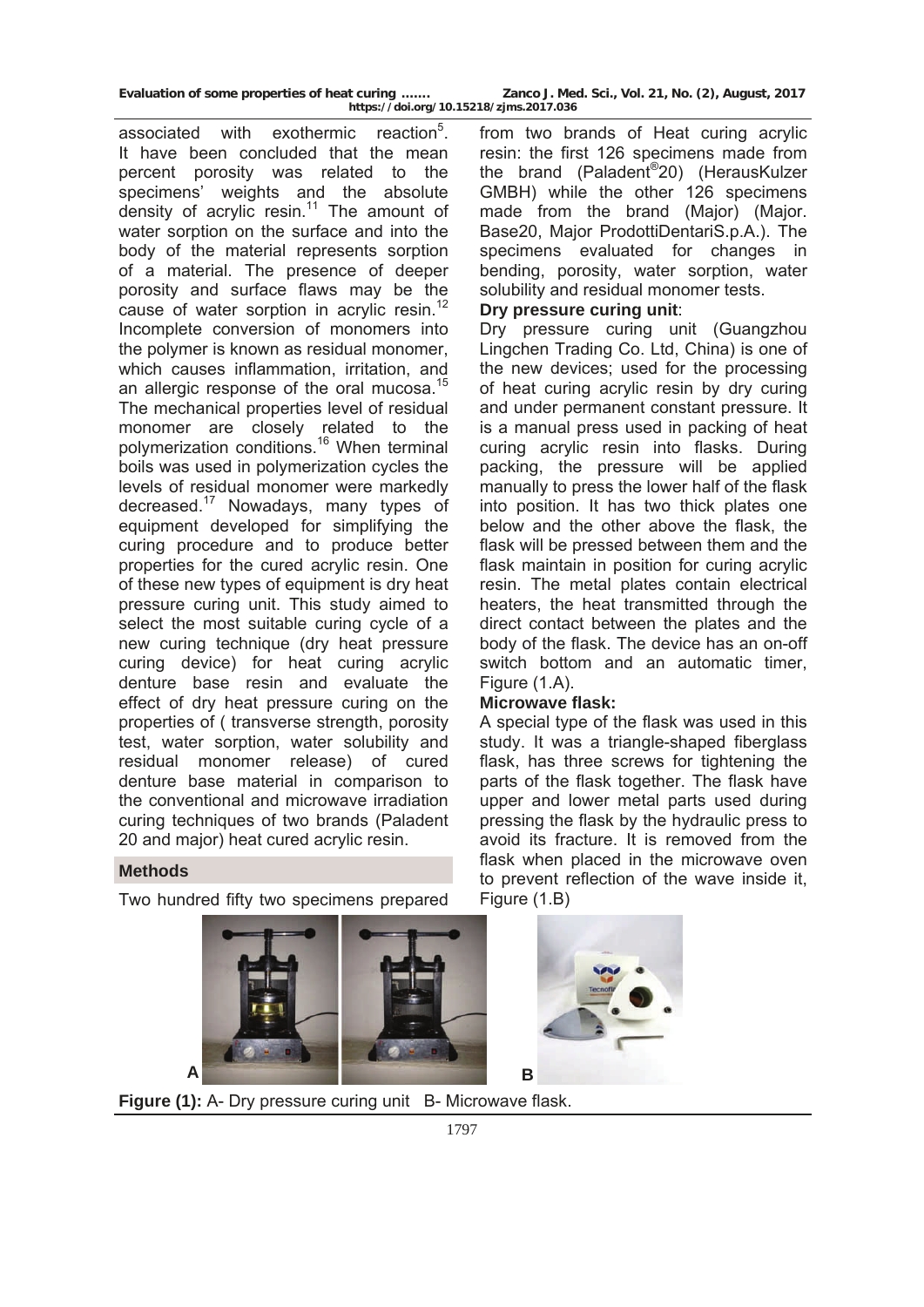# **Preparations of specimens**

### **A. Metal pattern preparation**

For each test metal patterns prepared according to the following shapes and dimensions:

1. For the transverse test metal with the dimension of (65 x10 x 3) mm  $\pm$  0.03mm in length x width x depth, respectively (ADA no. 12, 1999)

2. For porosity test trapezoidal patterns with Dimensions of  $(65 \times 62 \times 64 \times 61)$  mm with 3 mm thickness.<sup>18</sup>

3. For water sorption and solubility test disc pattern with the dimensions of  $(50 \pm 1 \text{ mm})$ in diameter and  $0.5 \pm 0.1$ mm thickness), according to ADA specification No.12

4. For measuring the residual monomer of heat curing acrylic resin, metal pattern with the dimensions of (20 X 20 X 3) mm length, width, and thickness respectively.<sup>19</sup>

## **B. Mould preparation and packing**

Dental stone mixed by ratio 19 ml distilled water to 100 gr stone by a vacuum mixer, poured into the lower half of dental flask on a vibrator. The metal pattern fixed by a drop of glue to a glass plate and coated with separating medium, then covered with stone to avoid trapping of air. The glass plate with the metal pattern inverted over and pressed against the stone slurry in the lower half of the flask, and remained under pressure until the stone was set. After setting, the glass plate removed and the metal pattern left uncovered and coated with separating medium. The upper half of the flask placed in position and filled with stone. Setting allowed under clamp for one hour, then the metal block removed, and separating medium applied before packing. The heat curing acrylic denture base resin mixed according to the manufacturers' instruction, the polymer/monomer ratio used for the Paladent20 was 30gm/14ml

while for the Major acrylic was 33gm / 14ml. The mixing performed for 60 seconds, the mix at dough stage; packed into the flasks.

## **C. Curing:**

Each group contained seven specimens was cured by one of the following

techniques:

## **I- Water bath curing:**

The flask was placed in a water bath and remained for  $1$  hour in 70 $^{\circ}$ C and then 30 minutes in 100°C.

## **II- Dry pressure curing:**

The heat was applied to clamped flask through the heaters in the metal plates surrounded the flask and the acrylic resin then apply pressure about 1200 Ibs and 75<sup>o</sup>C for the temperature and cured for about 20 minutes.

### **III- Microwave curing:**

After removal of the metal part from above the flask, the tighten flask then put in the microwave oven in 18% of 700 wattage output for 15 minutes.

## **D-Removal of specimens:**

The cured specimens were removed from the flask after bench cooling of flasks for 15 minutes.

### **Tests**

The tests performed for each group as follows:

## **1. Transverse strength:**

The transverse deflection and transverse strength of the specimens were measured in air by three points bending on a computerized universal testing machine. The device was supplied with a central loading plunger and two supports with polished cylindrical and projection in the center of the cylindrical; the two support were apart from each by the 50mm parallel to each other and perpendicular to the longitudinal central line. The force and deflection were sensed by a sensor linked directly to the computed program and record it in sequence. The test specimens were held at each end of the two supports which away from each other by 50mm, and the loading plunger placed midway between supports, the tests were carried out with a constant cross-head speed of 0.5mm/ minute.

### **2. Porosity test:**

The prepared specimens were reduced in thickness from upper and lower sides with continuous water cooling; then the surface was smoothed using silicon carbide grit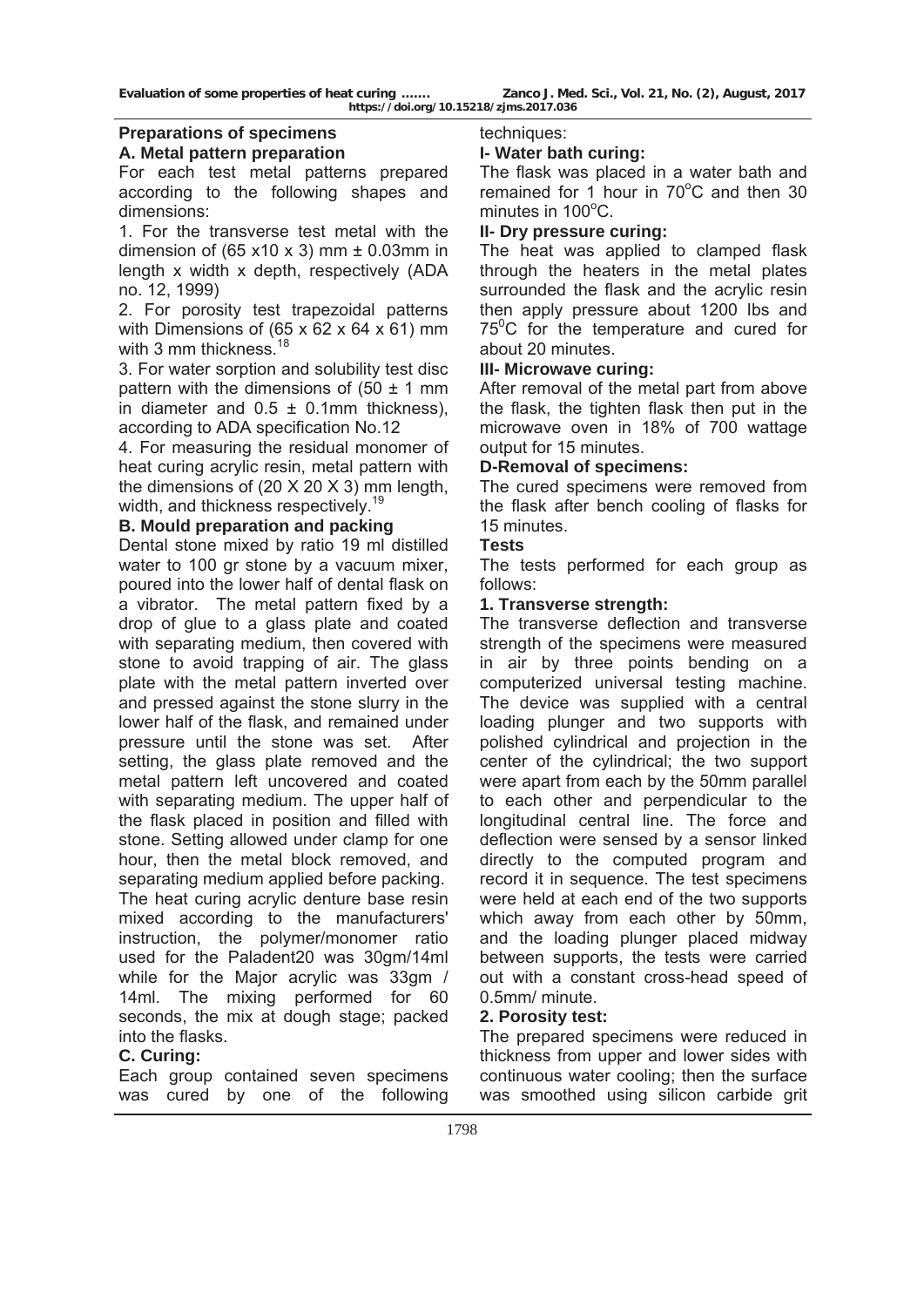paper 240 followed by grade 400 and 600 until a very thin section (0.4-0.5)mm was obtained. The specimens then polished using pumice, to be examined clearly under Optical MoticDigital Microscope. Equal square fields of (5) mm from each specimen were made two of them at the periphery of the specimens and the other two at the center. The fields were examined under the optical microscope (at magnification 100×) to record the number of pores in each field, the mean of the pores for each specimen was calculated by dividing the total number of pores in the four fields by the number of that field.

# **3. Sorption test:**

The cured disks were dried in a desiccator containing silica gel at  $37^{\circ}$ C  $\pm$  2°C for 24 hours then removed to a similar analytical room temperature for 1 hour, then weighed with an analytical balance of (0.0001 gm) accuracy. The specimens were weighed every 24 hours until a constant weight was attained, it considered as  $(W_1)$ . The specimens then immersed in distilled water at  $37 \pm 1^{\circ}$ C inside an oven. Every 24 hours the specimens were removed from the water, wiped with a clean, dry hand towel, until free from visible moisture, waved in the air for 15 seconds, and weighed 1 minute after removal from the water and until constant weight was obtained, this represents as  $(W_2)$ . The water sorption calculated according to this equation:

Sorption  $(mg/cm^2)$  W<sub>2</sub>-W<sub>1</sub> /SA (surface area of the disk)

# **4. Solubility test:**

After the final weight obtained in water sorption test, the disks were reconditioned to constant weight by returning to the desiccator which containing silica gel at 37  $\pm$  2 $\degree$ C as was done in previous sections, this value represents  $(W_3)$ . The soluble matter lost during immersion was determined to the nearest  $0.01$  mg/cm<sup>2</sup>. The water sorption was calculated according to the following equation: Solubility(mg/cm<sup>2</sup>) =  $W_1 - W_3$ / SA (surface

area of the disk)

## **5. Residual monomer:**

HPLC was used to quantify the residual methyl methacrylate (MMA) content in the sample of heat-cure and self-cure material. A sample of 50 mg was dissolved in 1 ml of acetone and then 10 ml of methanol was added to the solution to precipitate the polymer. The supernatant of the solution was filtered through a 0.45μm pore Millipore filter. HPLC analysis was performed using LC-2010C Shimadzu Japan system equipped with a CAPCELL PAK C18 column. Ten ml of the sample solution was injected and analyzed at 40ºC at a flow rate of 1.0 ml/min with acetonitrile water (50/50).<sup>22</sup>

# **Statistical analysis:**

All data were expressed in means + standard deviation. The statistical analysis was carried out using the statistical package for the social sciences (version 19). One-way analysis of variance (ANOVA) was used to compare between means of groups. Least Significant Difference (LSD) was used to compare between each two specific means within the list of means analyzed by ANOVA. A *P* value of ≤0.05 was considered statistically significant.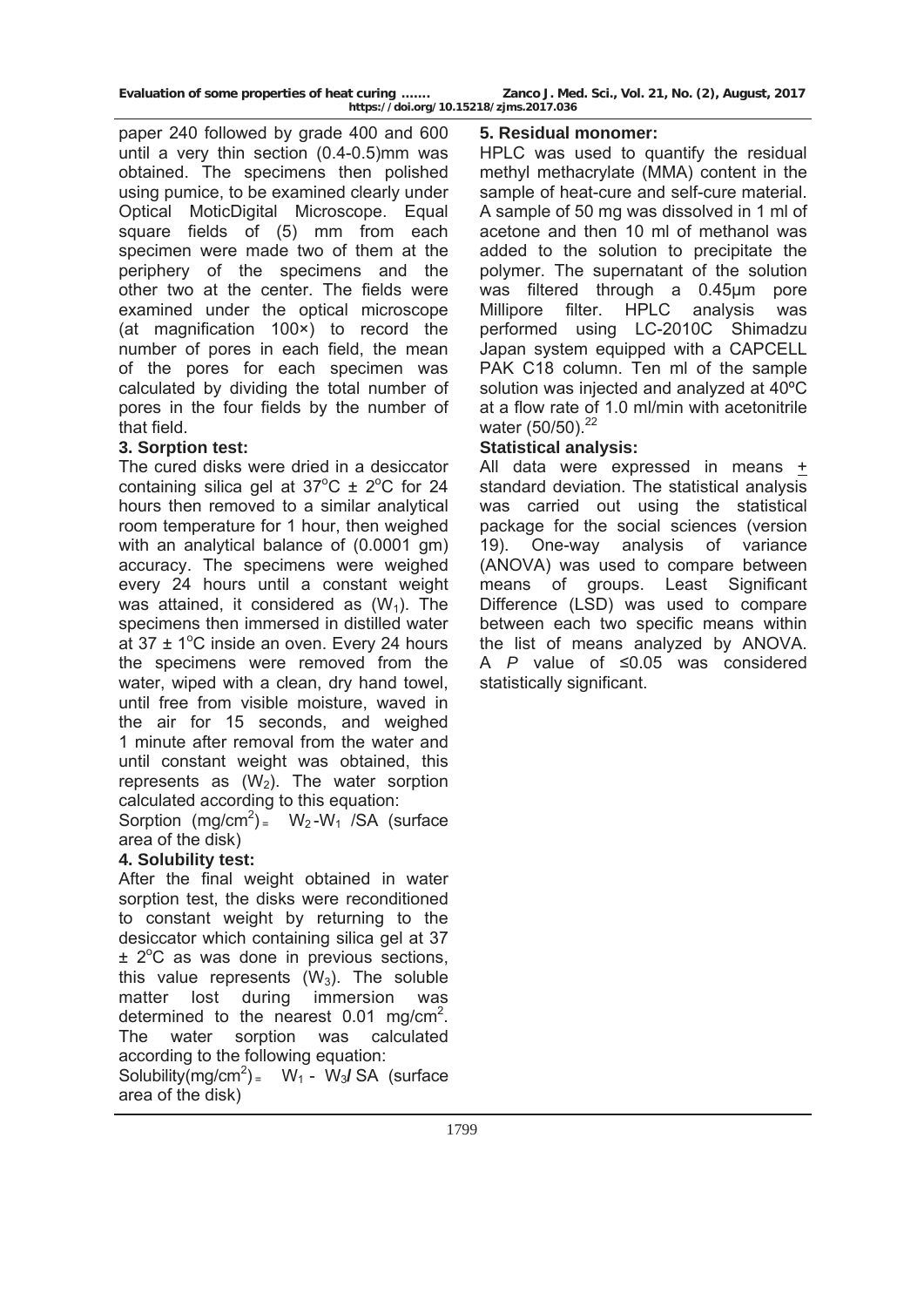## **Results**

# **Transverse strength test**: The results of

transverse strength test are shown in Table 1.

**Table 1:** Descriptive statistics, LSD test, mean value, SD and ANOVA for the Transverse strength test.

| <b>Six groups</b>  | <b>Six groups</b>  | P value | <b>SIG</b> | <b>Mean</b><br>(N/mm <sup>2</sup> ) | <b>SD</b> | $\boldsymbol{P}$<br>(ANOVA) |
|--------------------|--------------------|---------|------------|-------------------------------------|-----------|-----------------------------|
| Conventional-pal   | pressure-pal       | < 0.001 | <b>HS</b>  | 256.20                              | 30.498    |                             |
|                    | Microwave-pal      | < 0.001 | <b>HS</b>  |                                     |           |                             |
|                    | Conventional-major | 0.020   | <b>HS</b>  |                                     |           |                             |
|                    | pressure-major     | 0.137   | <b>NS</b>  |                                     |           |                             |
|                    | Microwave-major    | 0.041   | HS         |                                     |           |                             |
| pressure-pal       | Conventional-pal   | < 0.001 | HS         | 171.50                              | 12.973    |                             |
|                    | Microwave-pal      | 0.148   | <b>NS</b>  |                                     |           |                             |
|                    | Conventional-major | < 0.001 | <b>HS</b>  |                                     |           |                             |
|                    | pressure-major     | < 0.001 | <b>HS</b>  |                                     |           |                             |
|                    | Microwave-major    | < 0.001 | HS         |                                     |           |                             |
| Microwave-pal      | Conventional-pal   | < 0.001 | HS         | 188.96                              | 8.249     |                             |
|                    | pressure-pal       | 0.148   | <b>NS</b>  |                                     |           |                             |
|                    | Conventional-major | 0.003   | <b>HS</b>  |                                     |           |                             |
|                    | pressure-major     | < 0.001 | <b>HS</b>  |                                     |           |                             |
|                    | Microwave-major    | < 0.001 | HS         |                                     |           |                             |
| Conventional-major | Conventional-pal   | 0.020   | HS         | 227.31                              | 21.543    | < 0.001                     |
|                    | pressure-pal       | < 0.001 | <b>HS</b>  |                                     |           |                             |
|                    | Microwave-pal      | 0.003   | <b>HS</b>  |                                     |           |                             |
|                    | pressure-major     | 0.361   | <b>NS</b>  |                                     |           |                             |
|                    | Microwave-major    | < 0.001 | HS         |                                     |           |                             |
| pressure-major     | Conventional-pal   | 0.137   | <b>NS</b>  | 238.24                              | 29.869    |                             |
|                    | pressure-pal       | < 0.001 | <b>HS</b>  |                                     |           |                             |
|                    | Microwave-pal      | < 0.001 | <b>HS</b>  |                                     |           |                             |
|                    | Conventional-major | 0.361   | <b>NS</b>  |                                     |           |                             |
|                    | Microwave-major    | 0.001   | HS         |                                     |           |                             |
| Microwave-major    | Conventional-pal   | 0.041   | <b>HS</b>  | 281.23                              | 20.206    |                             |
|                    | pressure-pal       | < 0.001 | <b>HS</b>  |                                     |           |                             |
|                    | Microwave-pal      | < 0.001 | <b>HS</b>  |                                     |           |                             |
|                    | Conventional-major | < 0.001 | <b>HS</b>  |                                     |           |                             |
|                    | pressure-major     | 0.001   | <b>HS</b>  |                                     |           |                             |
| Total              |                    |         |            | 227.24                              | 43.256    |                             |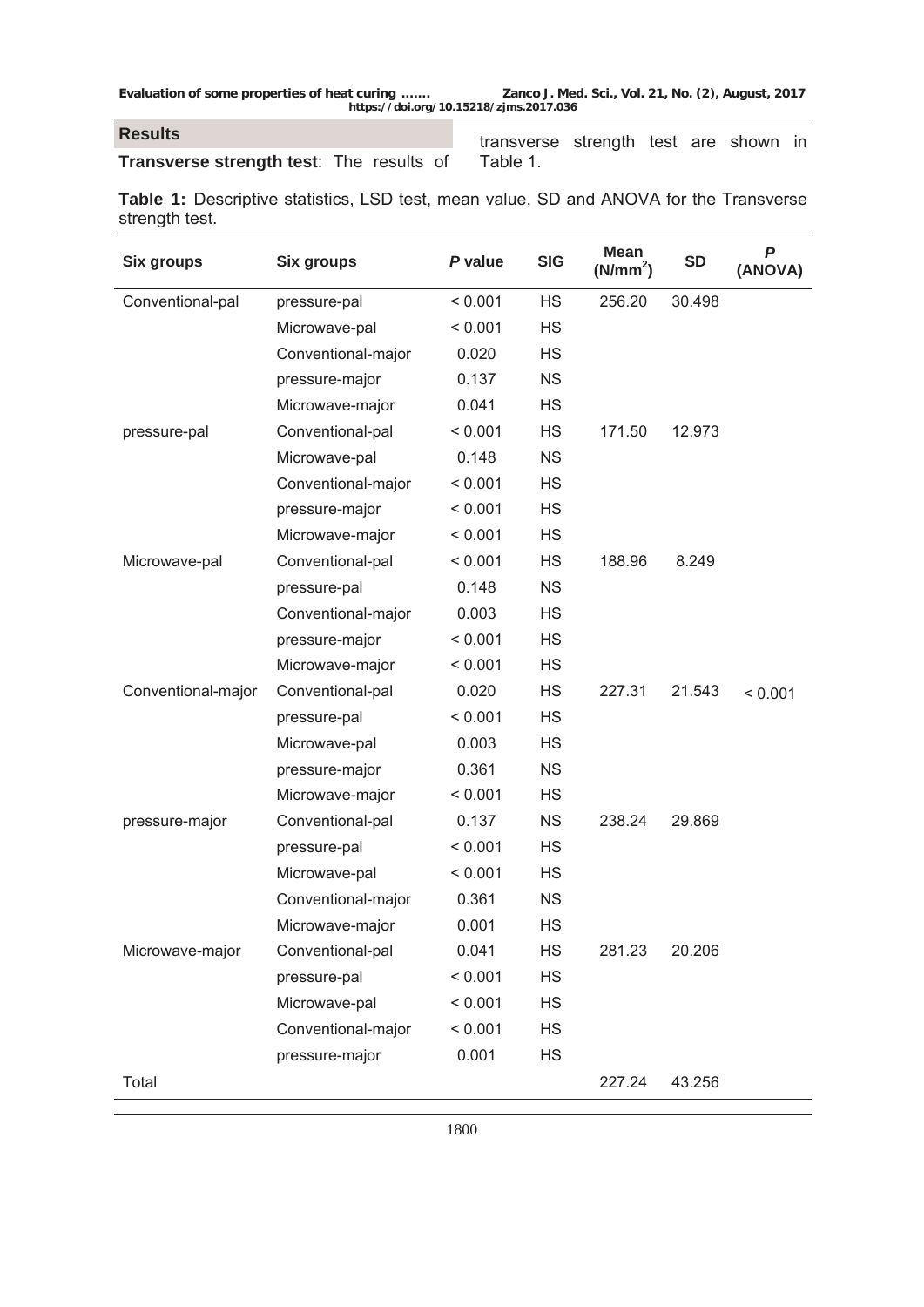**2. Porosity test:** The results porosity test for Paladent20 and Major acrylic resins and the result of LSD test shown in Table 2 that there was no statistical

significance difference present in only two comparisons, between pressure-Paladent20**,** pressure-Major**,** microwave-Paladent20 and microwave-Major.

| One groups         | Six groups         | Sig.    | <b>SIG</b> | <b>Mean</b><br>(N/mm <sup>2</sup> ) | <b>SD</b> | $\boldsymbol{P}$<br>(ANOVA) |
|--------------------|--------------------|---------|------------|-------------------------------------|-----------|-----------------------------|
| Conventional-pal   | pressure-pal       | < 0.001 | <b>HS</b>  |                                     |           |                             |
|                    | Microwave-pal      | < 0.001 | <b>HS</b>  |                                     |           |                             |
|                    | Conventional-major | 0.044   | <b>HS</b>  | 70.34                               | 8.244     |                             |
|                    | pressure-major     | < 0.001 | <b>HS</b>  |                                     |           |                             |
|                    | Microwave-major    | < 0.001 | <b>HS</b>  |                                     |           |                             |
| pressure-pal       | Conventional-pal   | < 0.001 | <b>HS</b>  |                                     |           |                             |
|                    | Microwave-pal      | < 0.001 | <b>HS</b>  |                                     |           |                             |
|                    | Conventional-major | < 0.001 | <b>HS</b>  | 133.68                              | 8.189     |                             |
|                    | pressure-major     | 0.815   | <b>NS</b>  |                                     |           |                             |
|                    | Microwave-major    | < 0.001 | <b>HS</b>  |                                     |           |                             |
| Microwave-pal      | Conventional-pal   | < 0.001 | <b>HS</b>  |                                     |           |                             |
|                    | pressure-pal       | < 0.001 | <b>HS</b>  |                                     |           |                             |
|                    | Conventional-major | < 0.001 | <b>HS</b>  | 104.82                              | 5.984     |                             |
|                    | pressure-major     | < 0.001 | <b>HS</b>  |                                     |           |                             |
|                    | Microwave-major    | 0.381   | <b>NS</b>  |                                     |           | < 0.001                     |
| Conventional-major | Conventional-pal   | 0.044   | <b>HS</b>  |                                     |           |                             |
|                    | pressure-pal       | < 0.001 | <b>HS</b>  |                                     |           |                             |
|                    | Microwave-pal      | < 0.001 | <b>HS</b>  | 79.20                               | 4.898     |                             |
|                    | pressure-major     | < 0.001 | <b>HS</b>  |                                     |           |                             |
|                    | Microwave-major    | < 0.001 | <b>HS</b>  |                                     |           |                             |
| pressure-major     | Conventional-pal   | < 0.001 | <b>HS</b>  |                                     |           |                             |
|                    | pressure-pal       | 0.815   | <b>NS</b>  |                                     |           |                             |
|                    | Microwave-pal      | < 0.001 | <b>HS</b>  | 134.68                              | 12.611    |                             |
|                    | Conventional-major | < 0.001 | <b>HS</b>  |                                     |           |                             |
|                    | Microwave-major    | < 0.001 | <b>HS</b>  |                                     |           |                             |
| Microwave-major    | Conventional-pal   | < 0.001 | <b>HS</b>  |                                     |           |                             |
|                    | pressure-pal       | < 0.001 | <b>HS</b>  |                                     |           |                             |
|                    | Microwave-pal      | 0.381   | <b>NS</b>  | 101.05                              | 5.014     |                             |
|                    | Conventional-major | < 0.001 | <b>HS</b>  |                                     |           |                             |
|                    | pressure-major     | < 0.001 | <b>HS</b>  |                                     |           |                             |
| Total              |                    |         |            | 103.96                              | 25.820    |                             |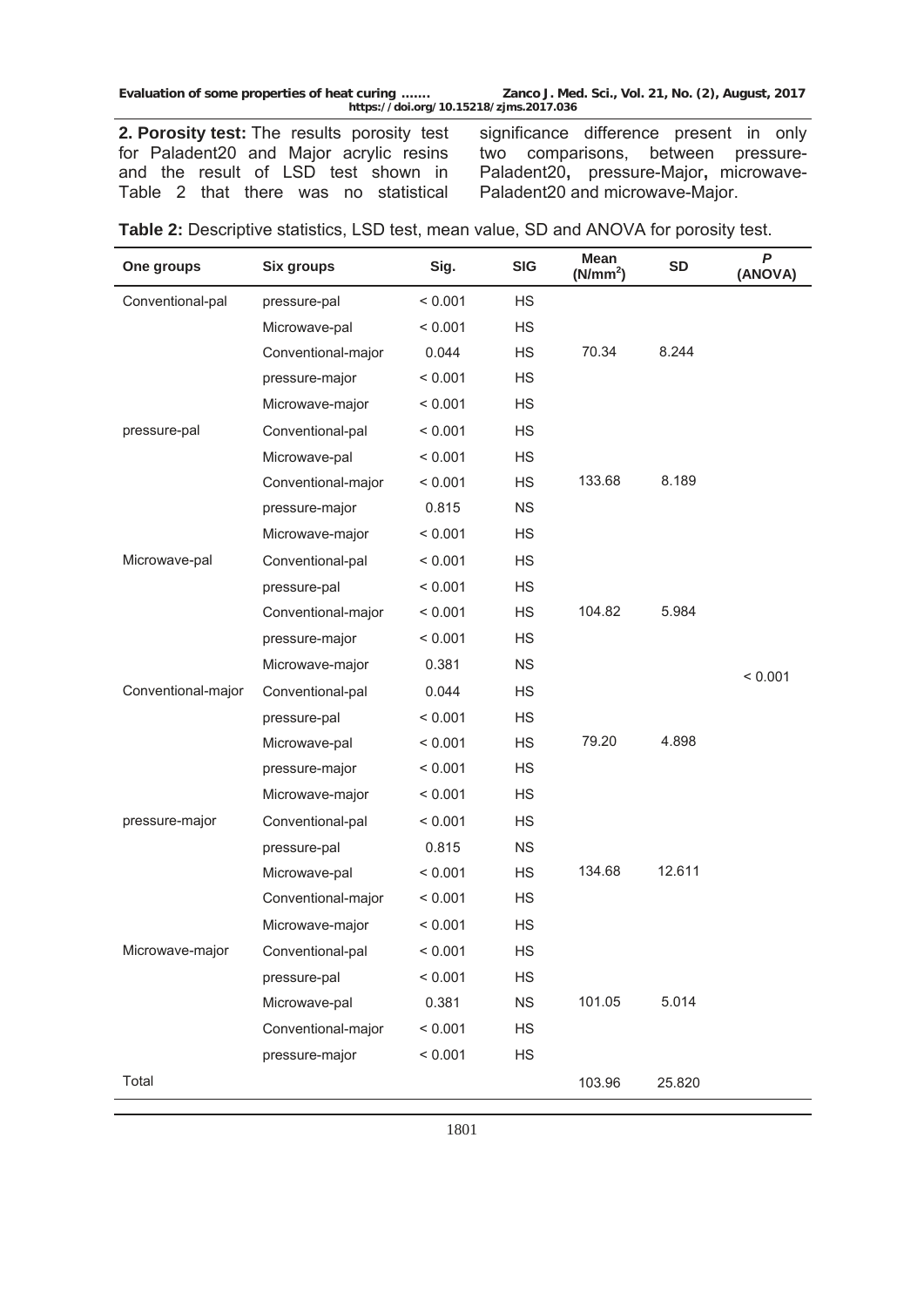**3. Water sorption:** The results of water sorption test with LSD test and ANOVA result are shown in Table 3.

| <b>Dependent</b><br>Variable | <b>Six groups</b>  | five groups        | P<br>(VALUE) | <b>SIG</b> | <b>Mean</b> | <b>SD</b> | $\boldsymbol{P}$<br>(ANOVA) |
|------------------------------|--------------------|--------------------|--------------|------------|-------------|-----------|-----------------------------|
| Water_sorption               | Conventional-pal   | pressure-pal       | 0.404        | NS         |             |           |                             |
|                              |                    | Microwave-pal      | < 0.001      | <b>HS</b>  |             |           |                             |
|                              |                    | Conventional-major | 0.861        | <b>NS</b>  | 0.63        | 0.157     |                             |
|                              |                    | pressure-major     | 0.003        | HS         |             |           |                             |
|                              |                    | Microwave-major    | 0.012        | HS         |             |           |                             |
|                              | pressure-pal       | Conventional-pal   | 0.404        | <b>NS</b>  |             |           |                             |
|                              |                    | Microwave-pal      | < 0.001      | <b>HS</b>  |             |           |                             |
|                              |                    | Conventional-major | 0.508        | <b>NS</b>  | 0.69        | 0.071     |                             |
|                              |                    | pressure-major     | 0.024        | <b>HS</b>  |             |           |                             |
|                              |                    | Microwave-major    | 0.082        | <b>NS</b>  |             |           |                             |
|                              | Microwave-pal      | Conventional-pal   | < 0.001      | HS         |             |           |                             |
|                              |                    | pressure-pal       | < 0.001      | <b>HS</b>  |             |           |                             |
|                              |                    | Conventional-major | < 0.001      | <b>HS</b>  | 0.98        | 0.140     |                             |
|                              |                    | pressure-major     | 0.112        | <b>NS</b>  |             |           |                             |
|                              |                    | Microwave-major    | 0.034        | <b>HS</b>  |             |           |                             |
|                              | Conventional-major | Conventional-pal   | 0.861        | <b>NS</b>  |             |           | < 0.001                     |
|                              |                    | pressure-pal       | 0.508        | <b>NS</b>  |             |           |                             |
|                              |                    | Microwave-pal      | < 0.001      | <b>HS</b>  | 0.64        | 0.093     |                             |
|                              |                    | pressure-major     | 0.005        | <b>HS</b>  |             |           |                             |
|                              |                    | Microwave-major    | 0.019        | <b>HS</b>  |             |           |                             |
|                              | pressure-major     | Conventional-pal   | 0.003        | <b>HS</b>  |             |           |                             |
|                              |                    | pressure-pal       | 0.024        | <b>HS</b>  |             |           |                             |
|                              |                    | Microwave-pal      | 0.112        | <b>NS</b>  | 0.86        | 0.145     |                             |
|                              |                    | Conventional-major | 0.005        | HS         |             |           |                             |
|                              |                    | Microwave-major    | 0.572        | <b>NS</b>  |             |           |                             |
|                              | Microwave-major    | Conventional-pal   | 0.012        | <b>HS</b>  |             |           |                             |
|                              |                    | pressure-pal       | 0.082        | <b>NS</b>  |             |           |                             |
|                              |                    | Microwave-pal      | 0.034        | HS         | 0.82        | 0.177     |                             |
|                              |                    | Conventional-major | 0.019        | <b>HS</b>  |             |           |                             |
|                              |                    | pressure-major     | 0.572        | NS         |             |           |                             |

**Table 3:** Descriptive statistics, LSD test, mean value, SD and ANOVA for water sorption test.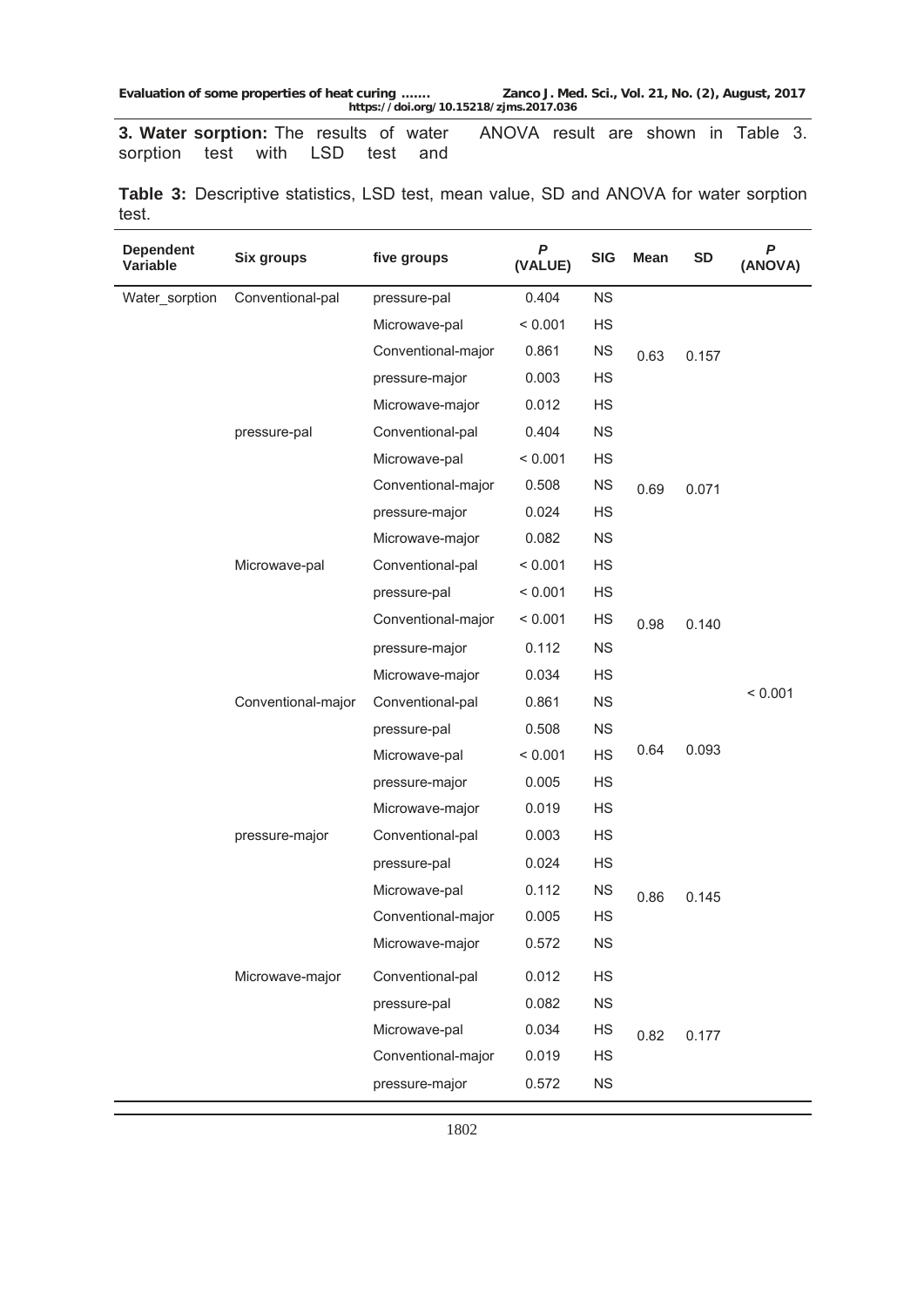**4. Water solubility:** The results of water solubility test with LSD test and ANOVA result are shown in Table 4.

|       | Table 4: Descriptive statistics, LSD test, mean value, SD and ANOVA for water solubility |  |  |  |  |  |  |
|-------|------------------------------------------------------------------------------------------|--|--|--|--|--|--|
| test. |                                                                                          |  |  |  |  |  |  |

| <b>Dependent</b><br>Variable | <b>Six groups</b>      | five groups        | P (VALUE) | <b>SIG</b>  | <b>Mean</b><br>(mg/cm <sup>2</sup> ) | <b>SD</b> | $\boldsymbol{P}$<br>(ANOVA) |
|------------------------------|------------------------|--------------------|-----------|-------------|--------------------------------------|-----------|-----------------------------|
| Water                        | Conventional-pal       | pressure-pal       | 0.007     | HS          |                                      |           |                             |
| solubility                   |                        | Microwave-pal      | 0.072     | <b>NS</b>   |                                      |           |                             |
|                              |                        | Conventional-major | 0.192     | <b>NS</b>   | 0.043                                | 0.046     |                             |
|                              |                        | pressure-major     | < 0.001   | <b>HS</b>   |                                      |           |                             |
|                              |                        | Microwave-major    | 0.055     | <b>NS</b>   |                                      |           |                             |
|                              | pressure-pal           | Conventional-pal   | 0.007     | HS          |                                      |           |                             |
|                              |                        | Microwave-pal      | 0.316     | <b>NS</b>   |                                      |           |                             |
|                              |                        | Conventional-major | 0.133     | <b>NS</b>   | 0.200                                | 0.052     |                             |
|                              |                        | pressure-major     | 0.210     | <b>NS</b>   |                                      |           |                             |
|                              |                        | Microwave-major    | 0.381     | <b>NS</b>   |                                      |           |                             |
|                              | Microwave-pal          | Conventional-pal   | 0.072     | <b>NS</b>   | 0.144                                | 0.062     |                             |
|                              |                        | pressure-pal       | 0.316     | <b>NS</b>   |                                      |           |                             |
|                              |                        | Conventional-major | 0.605     | <b>NS</b>   |                                      |           |                             |
|                              |                        | pressure-major     | 0.028     | <b>HS</b>   |                                      |           |                             |
|                              |                        | Microwave-major    | 0.897     | <b>NS</b>   |                                      |           |                             |
|                              | Conventional-<br>major | Conventional-pal   | 0.192     | <b>NS</b>   |                                      |           | 0.006                       |
|                              |                        | pressure-pal       | 0.133     | <b>NS</b>   |                                      |           |                             |
|                              |                        | Microwave-pal      | 0.605     | <b>NS</b>   | 0.116                                | 0.039     |                             |
|                              |                        | pressure-major     | 0.008     | <b>HS</b>   |                                      |           |                             |
|                              |                        | Microwave-major    | 0.519     | <b>NS</b>   |                                      |           |                             |
|                              | pressure-major         | Conventional-pal   | < 0.001   | <b>HS</b>   |                                      |           |                             |
|                              |                        | pressure-pal       | 0.210     | <b>NS</b>   |                                      |           |                             |
|                              |                        | Microwave-pal      | 0.028     | <b>HS</b>   | 0.270                                | 0.220     |                             |
|                              |                        | Conventional-major | 0.008     | <b>HS</b>   |                                      |           |                             |
|                              |                        | Microwave-major    | 0.037     | <b>HS</b>   |                                      |           |                             |
|                              | Microwave-major        | Conventional-pal   | 0.055     | <b>NS</b>   |                                      |           |                             |
|                              |                        | pressure-pal       | 0.381     | NS          |                                      |           |                             |
|                              |                        | Microwave-pal      | 0.897     | $_{\rm NS}$ | 0.151                                | 0.062     |                             |
|                              |                        | Conventional-major | 0.519     | <b>NS</b>   |                                      |           |                             |
|                              |                        | pressure-major     | 0.037     | HS          |                                      |           |                             |
| Total                        |                        |                    |           |             | 0.154                                | 0.119     |                             |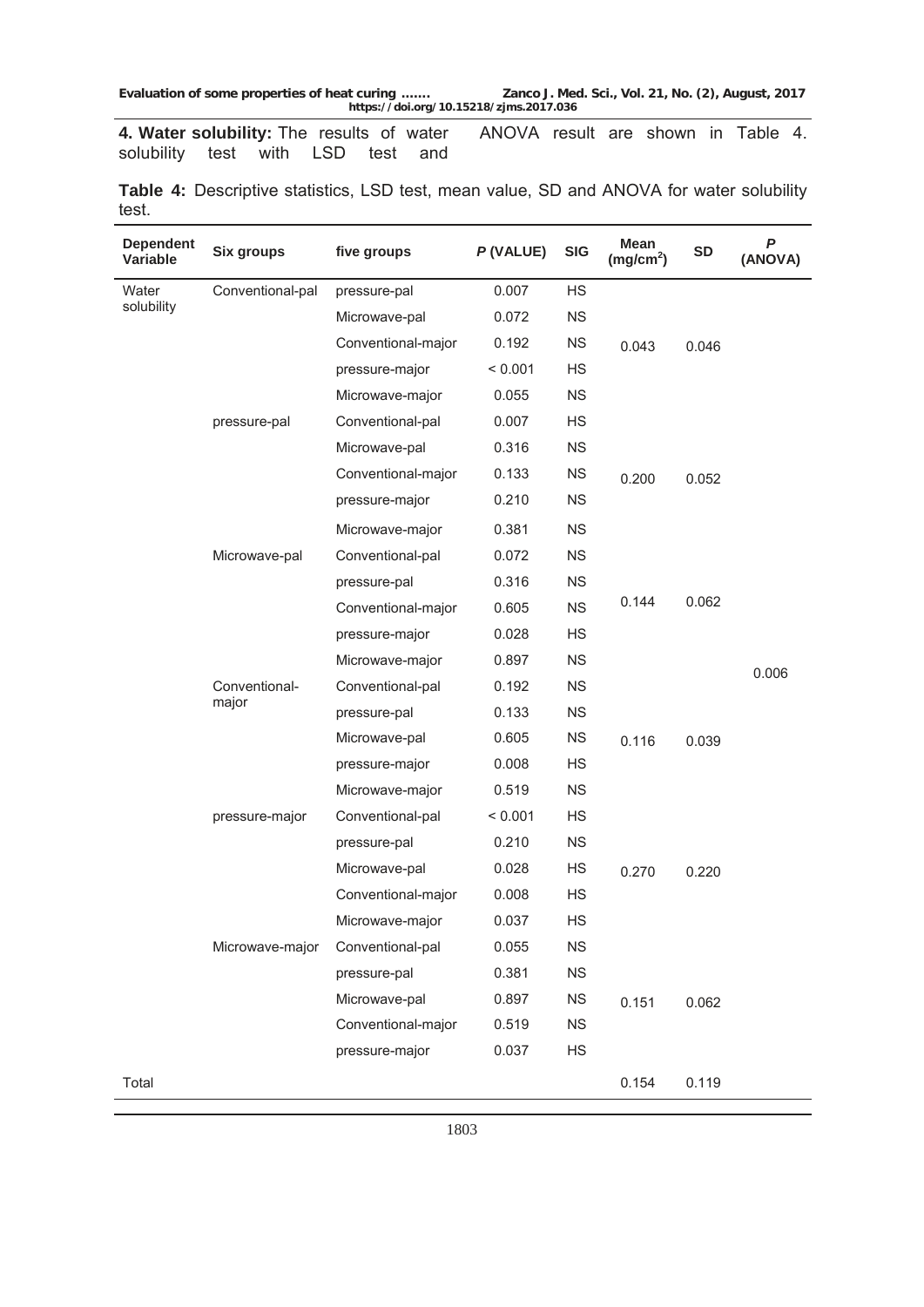**5. Residual monomer:** The results of residual monomer levels in Paladent 20 and Major acrylic resins, LSD test and ANOVA shown in Table 5 revealed that all the groups have highly statistical significance among all the group and only (conventional-Paladent20 and conventional -Major) not statistical significance.

**Table 5:** Descriptive statistics, LSD test, mean value, SD and ANOVA for residual monomer test.

| Group               | <b>6 Groups</b>     |      | <b>SIG</b> | <b>Mean</b><br>(mg/cm <sup>2</sup> ) | <b>SD</b> | P(ANOVA) |
|---------------------|---------------------|------|------------|--------------------------------------|-----------|----------|
| Conv_paladent20     | Pressure_paladent20 | .000 | HS         |                                      |           |          |
|                     | Micro_paladent20    | .000 | <b>HS</b>  |                                      |           |          |
|                     | Conv_Major          | .789 | <b>NS</b>  | 0.551                                | 0.010     |          |
|                     | Pressure_Major      | .000 | <b>HS</b>  |                                      |           |          |
|                     | Micro_Major         | .000 | HS         |                                      |           |          |
| Pressure paladent20 | Conv_paladent20     | .000 | <b>HS</b>  |                                      |           |          |
|                     | Micro_paladent20    | .000 | <b>HS</b>  |                                      |           |          |
|                     | Conv_Major          | .000 | HS         | 0.344                                | 0.011     |          |
|                     | Pressure_Major      | .000 | HS         |                                      |           |          |
|                     | Micro_Major         | .012 | <b>HS</b>  |                                      |           |          |
| Micro_paladent20    | Conv_paladent20     | .000 | <b>HS</b>  |                                      |           |          |
|                     | Pressure paladent20 | .000 | <b>HS</b>  |                                      |           |          |
|                     | Conv_Major          | .000 | <b>HS</b>  | 0.732                                | 0.241     |          |
|                     | Pressure Major      | .000 | HS         |                                      |           |          |
|                     | Micro_Major         | .000 | HS         |                                      |           |          |
| Conv_Major          | Conv paladent20     | .789 | <b>NS</b>  |                                      |           | < 0.001  |
|                     | Pressure_paladent20 | .000 | <b>HS</b>  |                                      |           |          |
|                     | Micro_paladent20    | .000 | <b>HS</b>  | 0.565                                | 0.012     |          |
|                     | Pressure_Major      | .000 | HS         |                                      |           |          |
|                     | Micro_Major         | .000 | HS         |                                      |           |          |
| Pressure_Major      | Conv_paladent20     | .000 | <b>HS</b>  |                                      |           |          |
|                     | Pressure_paladent20 | .000 | HS         |                                      |           |          |
|                     | Micro_paladent20    | .000 | HS         | 0.844                                | 0.007     |          |
|                     | Conv_Major          | .000 | <b>HS</b>  |                                      |           |          |
|                     | Micro_Major         | .000 | HS         |                                      |           |          |
| Micro_Major         | Conv paladent20     | .000 | HS         |                                      |           |          |
|                     | Pressure_paladent20 | .012 | HS         |                                      |           |          |
|                     | Micro_paladent20    | .000 | HS         | 0.484                                | 0.019     |          |
|                     | Conv_Major          | .000 | <b>HS</b>  |                                      |           |          |
|                     | Pressure_Major      | .000 | <b>HS</b>  |                                      |           |          |
| Total               |                     |      |            | 0.586                                | 0.013     |          |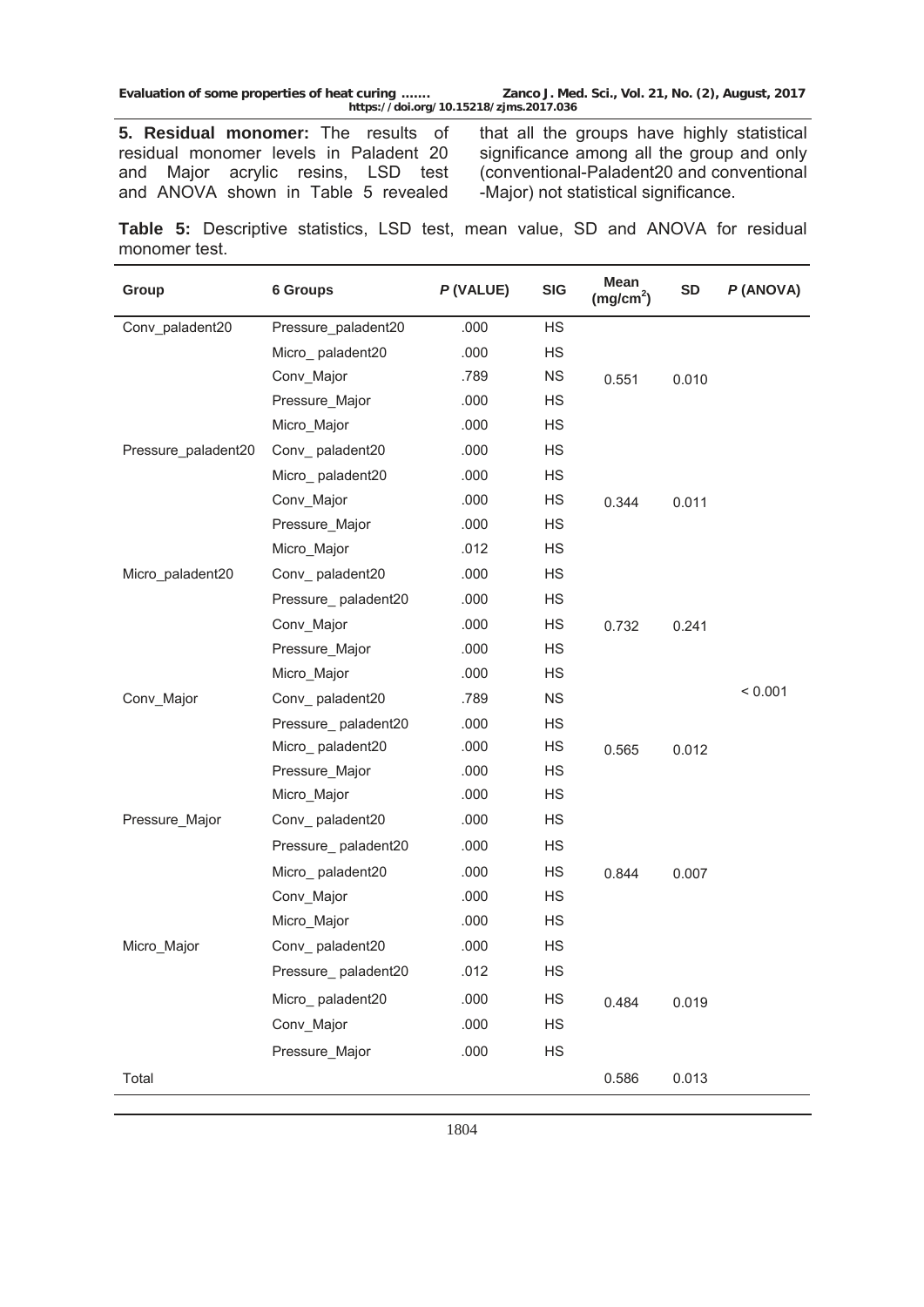### **Discussion**

The microwave irradiation for Major acrylic resin showed the mean value of transverse strength more than the microwave irradiation for the Paladent20 that showed the lowest mean value. This may refer to the difference in the chemical structure between the two materials and free radical polymerization reaction does not result in complete conversion of all carbon–carbon double bonds of Major acrylic, therefore, acrylic resins known to contain and release unpolymerized monomers. The highest mean value of porosity produced by dry heat pressure curing for both acrylic resins may be due to the type of heat transmission during curing. The flask first heated, transmitted to the investment and then the acrylic dough gets heated so that the time may be used for curing not the correct time until heating reaches to the polymer and it affects the polymerization. The heat used in this technique was applied to the upper and lower surfaces, not like the microwave and conventional which heated in all area so that may be the heating for the polymerization not equal in every direction. Conventional curing technique, compared with the microwave technique produced lowest mean value for the water sorption. The increased water sorption in microwave irradiation may be due to faster curing of the resin compared to the conventional water bath, and degree of curing increased a little. Microwaves act only on the monomer, which decreases in the same proportion as polymerization increases. Microwave causes the monomer molecules within the acrylic to orient themselves in an electromagnetic field, numerous polarized molecules are flipped over rapidly and generate heat due to molecular friction. Initiating radicals then able to react with monomers to start polymerization. Microwave processing temperatures beyond 100.3°C caused vaporization of the monomer and produced porosity, voids in the structure of cured<br>resin increase water sorption.<sup>5,20,21</sup> resin increase water The lowest mean value for solubility in

conventional curing when compared with microwave irradiation can be explained by that the acrylic resin cured by microwave ovens polymerized by microwave energy released the least residual monomer, due to internal boiling of the acrylic monomer. One of the soluble materials present in acrylic resins is a free monomer. So when more residual monomer present more solubility will be present. The lowest residual monomer appeared in dry heat pressure curing for Paladent20 acrylic resin when compared with the other techniques. This may be due to the high temperature was reached within the specimens make the polymerization proceeds to a high conversion and low level of residual monomer was detected.

## **Conclusion**

The new technique pressure heat curing of Paladent 20 produced some improvement of properties by lower water sorption and lower level of residual monomer, while it produced higher porosity, more water sorption, and less resistance to bending. This technique of curing of Major acrylic resin induced more porosity, higher bending strength, water sorption and solubility. The level of residual monomer was lowered in both brands when cured by pressure heat curing. All properties of Major acrylic denture base resin were lower when cured by the conventional method. Microwave irradiation of Paladent 20 showed the higher values of most of the properties, except the bending strength and water sorption showed lower values. Microwave irradiation curing of Major acrylic denture base induced more porosity, higher bending strength, and water solubility, while the water sorption and residual monomer level were decreased.

### **Conflicts of interest**

The authors report no conflicts of interest.

### **References**

1. Craig R, Powers J. Restorative Dental materials.11th ed. St Louis; 2002. P. 635-89.